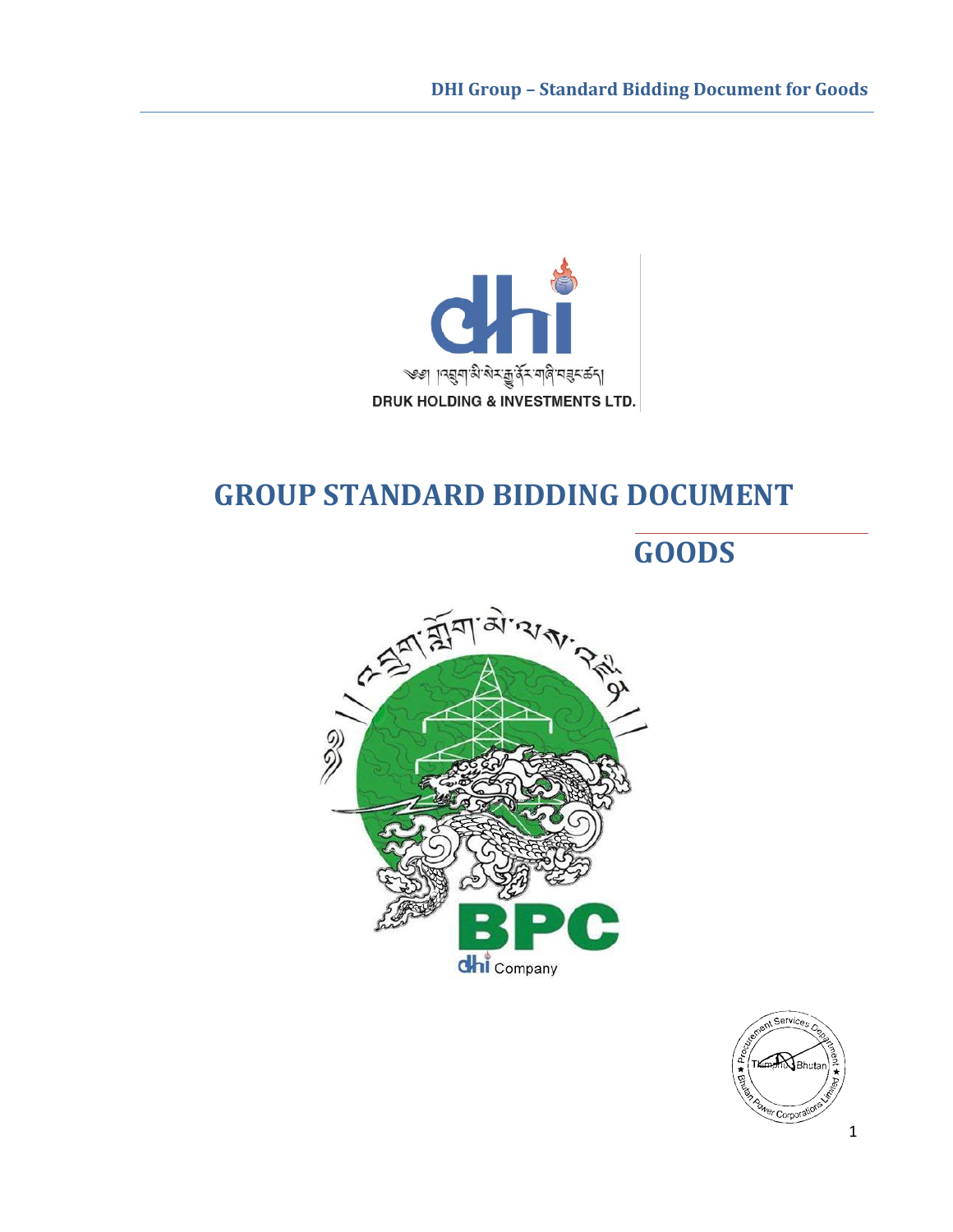## **NOTICE INVITING TENDER**

Bhutan Power Corporation Limited Procurement Services Department Yarden Lam, Post Box No. 580, Thimphu, Bhutan For Supply and Delivery of ARCB and Sectionalizer

NIT No: BPC/PSD/Tender/2022/02/ Date: 12/02/2022

- 1. *Procurement Services Department*, the Purchaser invites sealed Bids from eligible Bidders for procurement of ARCB and Sectionalizer as per the scope of supply mentioned hereinafter.
- 2. Detailed specifications, scope of supply and terms and conditions are given in the Bidding Documents, which are available as per the schedule below:

| Tender No. and date                  | BPC/PSD/Tender/2022/02<br>dated                            |  |
|--------------------------------------|------------------------------------------------------------|--|
|                                      | 12.02.2022                                                 |  |
| Document available period (date &    | From 12.02.2022 to 10.03.2022                              |  |
| time)                                |                                                            |  |
| Bid submission (date & time)         | Up to 10.03.2022 by 14:00 hours                            |  |
| Pre-bid meeting (if any)             | Nil                                                        |  |
| Bid opening date, time & place       | 10.03.2021 at 14:30<br>BPC.<br>hours<br>at                 |  |
|                                      | Conference Hall                                            |  |
| Bidding Documents shall be available | Instruction to Bidders (ITB), General                      |  |
|                                      | Condition of Contract (GCC) and Contract                   |  |
|                                      | Forms is available on BPC's Website (Go                    |  |
|                                      | to Employee Services $\rightarrow$ Downloads $\rightarrow$ |  |
|                                      | Documents) and rest of the bidding                         |  |
|                                      | document is available on www.tender.                       |  |